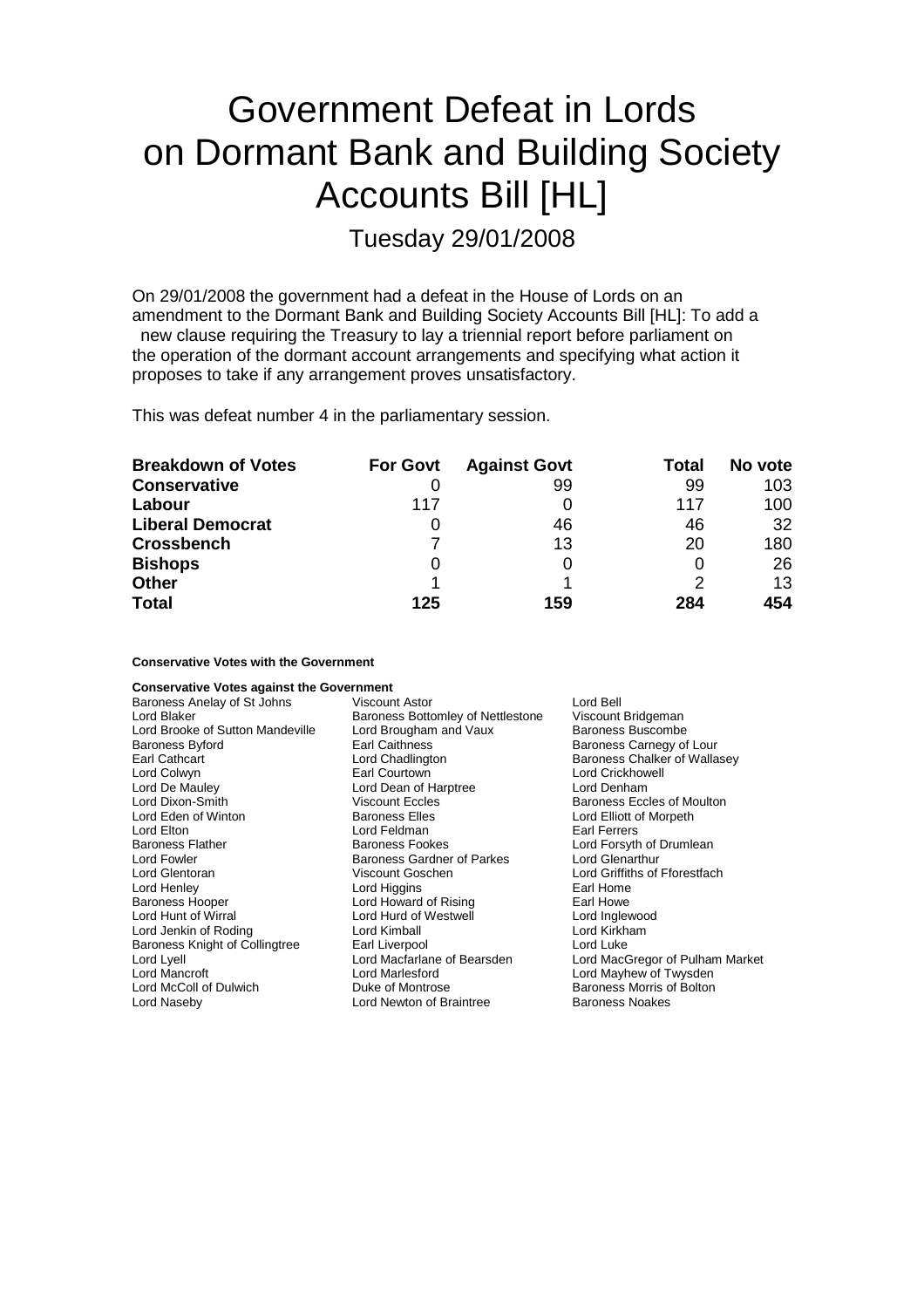Lord Northbrook **Lord Norton of Louth** Baroness O'Cathain<br>
Baroness Park of Monmouth Lord Pilkington of Oxenford Baroness Platt of Writtle Baroness Park of Monmouth Lord Pilkington of Oxenford Baroness F<br>Lord Prior Cord Reavings Baroness Rawlings Cord Reavings Lord Roberts of Conwy Lord Rotherwick and Rotherwick Lord Saatching Corp.<br>
Lord Section Lord Selssion Lord Selssion Lord Selssion Lord Selssion Baroness Seccombe **Lord Selkirk of Douglas** Lord Selsdon<br>Baroness Sharples **Lord Shaw of Northstead** Lord Sheikh Baroness Shephard of Northwold Lord Skelmersdale Lord Coulsby of Swaffha<br>
Lord St John of Fawsley Lord Stewartby Lord Taylor of Holbeach Lord St John of Fawsley Lord Stewartby<br>
Lord Tebbit **Lord Trimble** Lord Tebbit Lord Trimble Corp. Corp. 2014 Lord Trimble Corp. 2014 Makeham Lord Waldequand Lord Waldequand Lord Waldequand Lord Waldequand Lord Waldequand Lord Waldequand Lord Waldequand Lord Waldequand Lord Waldequand Lord Baroness Warsi **Baroness Wilcox** Baroness Wilcox

### **Labour Votes with the Government**

Lord Anderson of Swansea Lord Fyfe of Fairfield Lord Griffiths of Burry Port Lord Mackenzie of Framwellgate Lord Robertson of Port Ellen Baroness Thornton **Lord Tomlinson**<br>
Baroness Turner of Camden **Baroness Vadera** Lord Warner **Baroness Warwick of Undercliffe**<br>Baroness Whitaker **Baroness Wilkins** 

Earoness Rawlings and Reay Lord Reay<br>
Lord Rotherwick and Reader Lord Saatchi

Lord Acton **Communist Communist Communist Communist Communist Communist Communist Communist Communist Communist Communist Communist Communist Communist Communist Communist Communist Communist Communist Communist Communist** Lord Alli **Lord Alli Baroness Amos**<br>Baroness Andrews **Baroness Amos**<br>Lord Archer of Sandwell Baroness Ashton of Upholland Lord Bach Lord Bach Lord Bassam of Brighton<br>
Lord Bernstein of Craigweil Lord Bhattacharyya Lord Bilston Lord Bilston Lord Bernstein of Craigweil **Lord Bhattacharyya** Lord Bilston<br>Lord Bord Boyd of Duncansby Lord Bradlev Lord Boyd of Duncansby Lord Brett **Lord Brookman** Lord Brookman Lord Campbell-Savours<br>
Lord Carter of Coles **Lord Clark of Windermere** Lord Clinton-Davis Lord Carter of Coles Lord Clark of Windermere Lord Clinton-Davis Baroness Corston **Baroness Crawley** Baroness Crawley **Lord Davidson of Glen Clova**<br>
Lord Davies of Coity **Lord Davies of Oldham** Lord Desai Lord Davies of Oldham Lord Dixon Lord Donoughue Lord Dubs Lord Elder **Lord Falconer of Thoroton** Baroness Farrington of Ribbleton<br>
Lord Filkin **Baroness Ford** Baroness Ford **Lord Foulkes of Cumnock** Baroness Ford **Exercise Exercise Server Exercise Servers** Lord Foulkes of Cumnock<br> **Baroness Gale Lord Gavron** Lord Giddens **Baroness Golding** Lord Gordon of Strathblane<br>Baroness Goudie Baroness Gould of Potternewton Lord Graham of Edmonton Baroness Gould of Potternewton Lord Graham Cord Harris of Haringey Lord Harrison Lord Hart of Chilton **Communist Control Lord Haworth** Baroness Henig Baroness Hollis of Heigham Lord Howarth of Newport Baroness Howells of St Davids<br>
Lord Howle Lord Hughes of Woodside Lord Hunt of Chesterton Lord Hoyle **Lord Hughes of Woodside** Lord Hunt of Chester Lord Hunt of Chesterton Lord Jones<br>
Lord Hunt of Kings Heath **Lord Janner of Braunstone** Lord Jones Lord Janner of Braunstone Lord Jordan **Lord Jordan Lord Judd** Lord Judd Lord King of West Bromwich<br>
Lord Kinnock **Lord King Lord King Cord Conde**<br>
Lord Kinnock **Lord Allen Lord King Lord Lea** of Crondall Lord Kinnock Lord Kirkhill Lord Lea of Crondall Baroness Lockwood Lord Lofthouse of Pontefract<br>
Lord MacKenzie of Culkein Lord Mason of Barnsley Lord Maxton **Democyton Baroness McIntosh of Hudnall** Lord McKenzie of Luton<br>Baroness Morgan of Drefelin **Lord Morgan** Lord Morgan Lord Morris of Handsworth Baroness Morgan of Drefelin Lord Morgan Lord Lord Morris Cord Morris Cord Morris Cord Morris Cord Parekh Lord O'Neill of Clackmannan Lord Parekh<br>Baroness Prosser Lord Puttnam Baroness Pitkeathley **Baroness Prosser** Baroness Prosser **Lord Puttnam**<br>
Lord Radice **Baroness Rendell of Babergh** Lord Richard Lord Radice Baroness Rendell of Babergh Lord Richard Baroness Royall of Blaisdon Baroness Scotland of Asthal Viscount Simon Lord Smith of Leigh **Baroness Smith of Gilmorehill** Lord Snape<br>
Lord Soley **Baroness S**<br>
Lord Stone of Blackheath **Baroness S** Lord Soley Lord Stone of Blackheath Baroness Symon Baroness Symon Lord Taylor of Blackburn Lord Temple-Morris Correspondent Lord Temple-Morris Correspondent Lord Temple-Morris Correspondent Lord Temple-Morris Correspondent

Lord Shaw of Northstead<br>
Lord Skelmersdale<br>
Lord Soulsby of Swaffham Prior Lord Waldegrave of North Hill<br>Lord Wolfson

Lord Stone of Blackheath Baroness Symons of Vernham Dean<br>Lord Taylor of Blackhurn Lord Temple-Morris Baroness Wall of New Barnet<br>Lord West of Spithead Lord Young of Norwood Green

**Labour Votes against the Government**

**Liberal Democrat Votes with the Government**